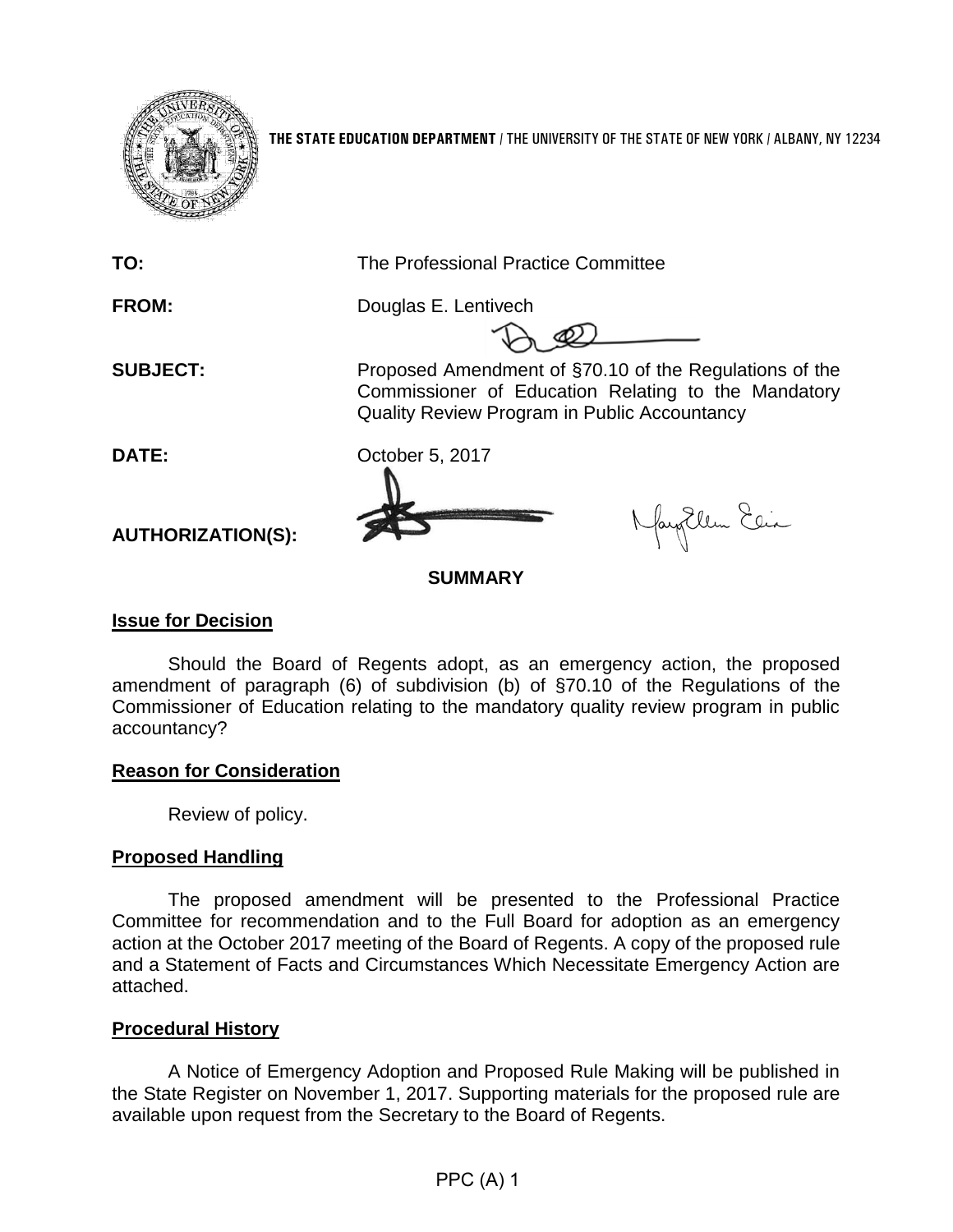### **Background Information**

Pursuant to §7410 of the State Education Law, most registered public accounting firms are required to undergo a quality review of the firm's attest services every three years. A firm that is subject to the mandatory quality review requirements must provide the Department with a copy of the report for an acceptable quality review conducted within the prior three years, each time the firm registers. This mandatory quality review program (MQRP) is administered by a Department approved sponsoring organization. A sponsoring organization administers the program by overseeing and facilitating quality reviews by a reviewer in accordance with the statutory requirements as well as the requirements of Commissioner's regulation §70.10.

In most states, their respective State Societies of Certified Public Accountants (CPAs) are the sponsoring organizations for their peer review programs.<sup>1</sup> Since New York State's MQRP was implemented into law in 2012, the New York State Society of Certified Public Accountants (NYSSCPA) has been the sole Department approved sponsoring organization.

In March 2017, the NYSSCPA notified the Department that, as of the fourth quarter of 2018, it would cease being a sponsoring organization for MQRP, which would leave New York State without a sponsoring organization for this statutorily mandated program. To ensure the continuous functioning of MQRP, another entity will need to be approved by the Department as a sponsoring organization. However, the timeline for approving a new sponsoring organization appears to have significantly shortened because the Department recently received information that the transition to a new sponsoring organization could be necessary as early as March of 2018.

Under the current provisions of paragraph (6) of subdivision (b) of §70.10 of the Regulations of the Commissioner of Education, only entities located in New York State can apply to the Department for approval as a sponsoring organization, which restricts prospective sponsoring organization applicants to New York State entities. Thus, if no other qualified entity located in New York State applies to become a sponsoring organization, New York State will be unable to carry out the statutory obligations of this program because the Department presently cannot approve an entity located in another state.

As is the case in New York State, with respect to the NYSSCPA's decision to discontinue being a sponsoring organization, on a national level, several other State Societies have exited or are planning to exit the program due to the increased complexity of the administration of the peer review program. Consequently, the State Societies that have decided to remain in this program are, or are becoming, consolidated sponsoring organizations that provide such administrative services to multiple states.

Moreover, based on outreach and research, the Department has determined that currently there is no other entity located in New York State that is willing and/or capable

<sup>&</sup>lt;sup>1</sup> In New York State, the peer review program is referred to as the mandatory quality review program (MQRP).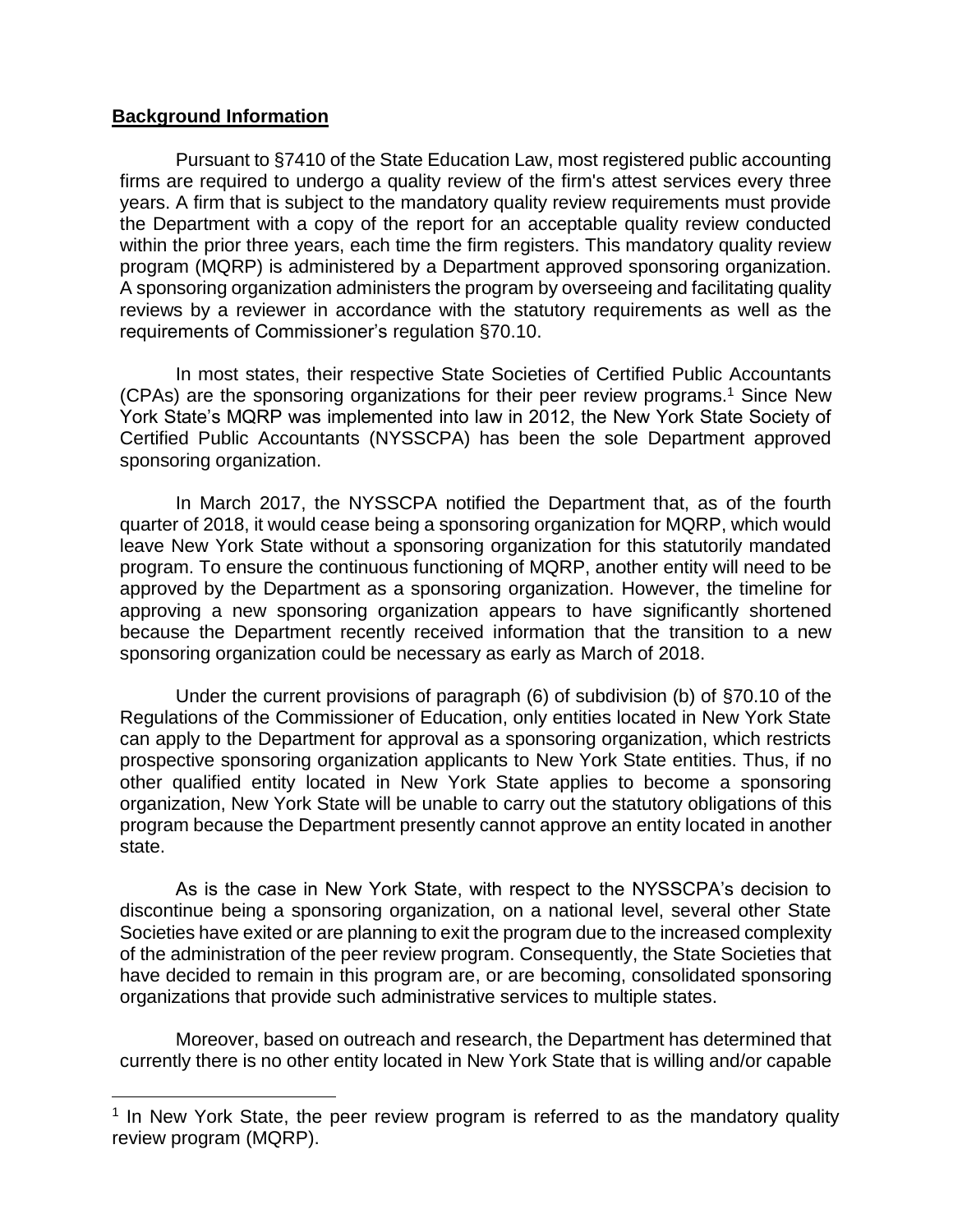of becoming a sponsoring organization for this program. However, the Department and its Quality Review Oversight Committee have preliminarily identified a potential sponsoring organization located in another state.

The proposed amendment to paragraph (6) of subdivision (b) of §70.10 of the Regulations of the Commissioner of Education addresses the above-referenced situation by eliminating the requirement that only an entity located in New York State can become a Department approved sponsoring organization. The elimination of this requirement will permit the Department to accept and approve an application from an entity located either in or outside of this State, which will provide the Department with the discretion and flexibility that it needs to ensure that this program continues to operate, despite the recent changes at both the State and national levels.

### **Recommendation**

It is recommended that the Board of Regents take the following action:

VOTED: That paragraph (6) of subdivision (b) of §70.10 of the Regulations of the Commissioner of Education be amended, as submitted, effective October 17, 2017, as an emergency action upon a finding by the Board of Regents that such action is necessary for the preservation of the public health and general welfare to ensure that the mandatory quality review program can continue to function by giving the Department the authority to approve a sponsoring organization or sponsoring organizations, located either in or outside of this State, to oversee and facilitate quality reviews performed by a reviewer as mandated by statute.

## **Timetable for Implementation**

If adopted at the October 2017 Regents meeting, the emergency rule will take effect on October 17, 2017. It is anticipated that the proposed amendment will be presented to the Board of Regents for permanent adoption at the January 2018 meeting, after publication of the proposed amendment in the State Register for the 45-day public comment period required under the State Administrative Procedure Act.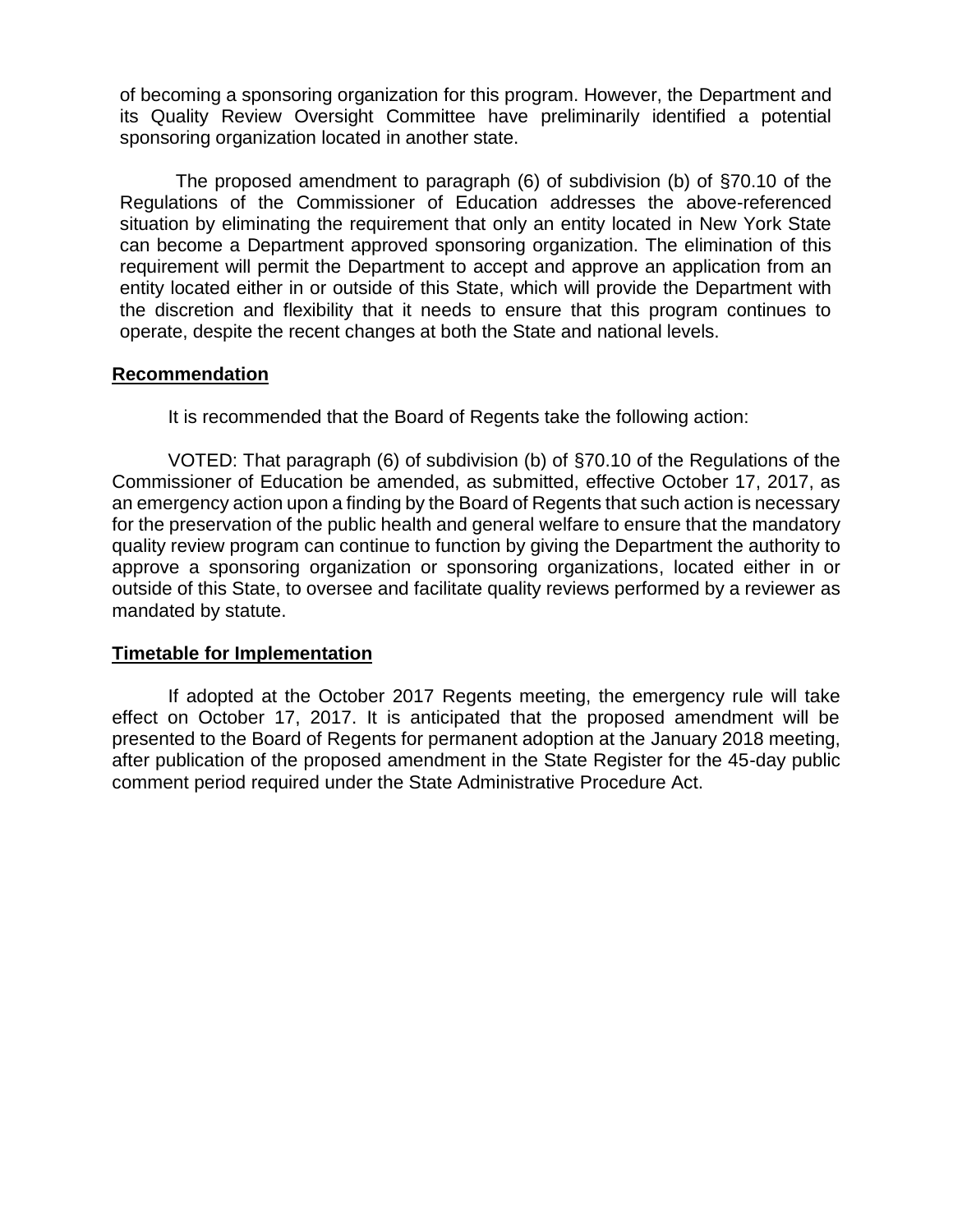## AMENDMENT TO THE REGULATIONS OF THE COMMISSIONER OF EDUCATION

Pursuant to sections 207, 6504, 6507 and 7410 of the Education Law

Paragraph (6) of subdivision (b) of section 70.10 of the Regulations of the Commissioner of Education is amended, as follows:

(6) Sponsoring organization means an entity[, located in the State of New York,] approved by the department in accordance with subdivision (e) of this section to oversee and facilitate quality reviews performed by a reviewer in accordance with the provisions of this section.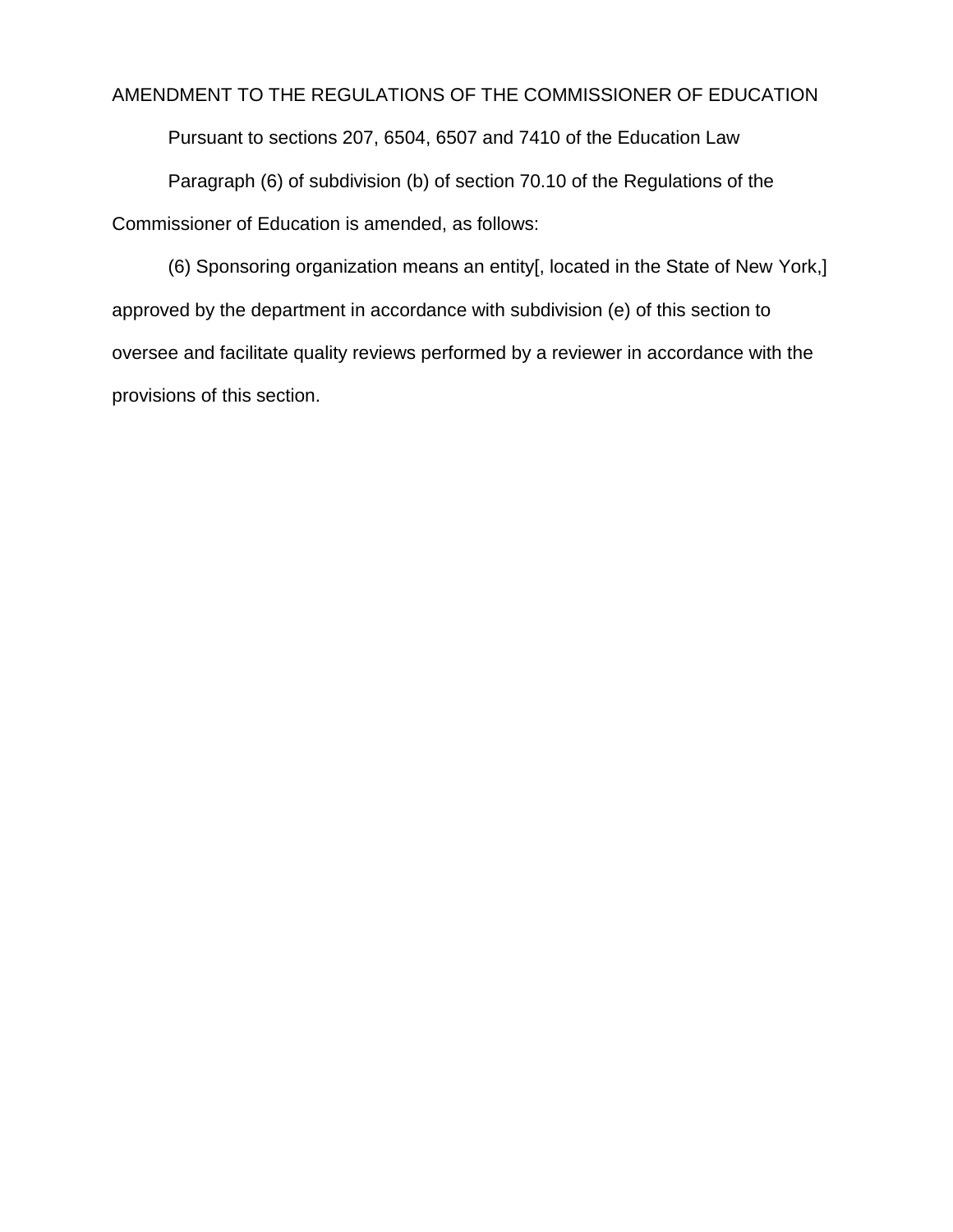#### **8 NYCRR §70.10**

#### STATEMENT OF FACTS AND CIRCUMSTANCES

#### WHICH NECESSITATE EMERGENCY ACTION

Pursuant to section 7410 of the State Education Law, most registered public accounting firms are required to undergo a quality review of the firm's attest services every three years. A firm that is subject to the mandatory quality review requirements must provide the Department with a copy of the report for an acceptable quality review conducted within the prior three years, each time the firm registers. This mandatory quality review program (MQRP) is administered by a Department approved sponsoring organization. A sponsoring organization administers the program by overseeing and facilitating quality reviews by a reviewer in accordance with the regulatory requirements.

In most states, their respective State Societies of Certified Public Accountants (CPAs) are the sponsoring organizations for their peer review programs.<sup>2</sup> Since New York State's MQRP was implemented into law in 2012, the New York State Society of Certified Public Accountants (NYSSCPA) has been the sole Department approved sponsoring organization.

In March 2017, the NYSSCPA notified the Department that, as of the fourth quarter of 2018, it would cease being a sponsoring organization for MQRP, which would leave New York State without a sponsoring organization for this statutorily mandated program. To ensure the continuous functioning of MQRP, another entity will need to be approved by the Department as a sponsoring organization. However, the timeline for approving a new sponsoring organization appears to have significantly shortened because the Department recently received information that the transition to a new

 $\overline{a}$ 

<sup>&</sup>lt;sup>2</sup> In New York State, the peer review program is referred to as the mandatory quality review program (MQRP).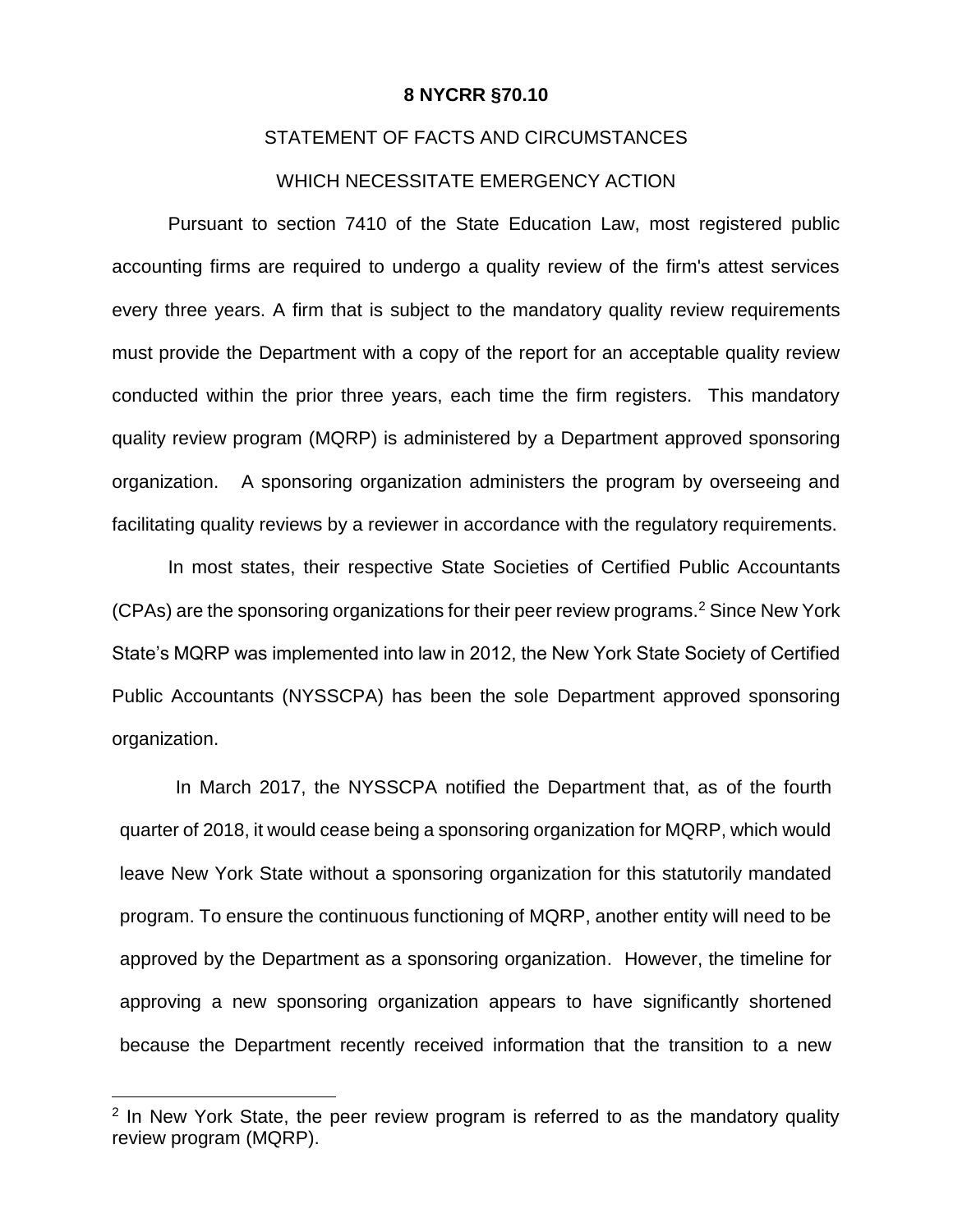sponsoring organization could be necessary as early as March of 2018.

 Under the current provisions of paragraph (6) of subdivision (b) of section 70.10 of the Regulations of the Commissioner of Education, only entities located in New York State can apply to the Department for approval as a sponsoring organization, which restricts prospective sponsoring organization applicants to New York State entities. Thus, if no other qualified entity located in New York State applies to become a sponsoring organization, New York State will be unable to carry out the statutory obligations of this program because the Department presently cannot approve an entity located in another state.

As is the case in New York State, with respect to the NYSSCPA's decision to discontinue being a sponsoring organization, on a national level, several other State Societies have exited or are planning to exit the program due to the increased complexity of the administration of the peer review program. Consequently, the State Societies that have decided to remain in this program are, or are becoming, consolidated sponsoring organizations that provide such administrative services to multiple states.

Moreover, based on outreach and research, the Department has determined that currently there is no other entity located in New York State that is willing and/or capable of becoming a sponsoring organization for this program. However, the Department and its Quality Review Oversight Committee have preliminarily identified a potential sponsoring organization located in another state.

The proposed amendment to paragraph (6) of subdivision (b) of section 70.10 of the Regulations of the Commissioner of Education addresses the above-referenced situation by eliminating the requirement that only an entity located in New York State can become a Department approved sponsoring organization. The elimination of this requirement will permit the Department to accept and approve an application from an